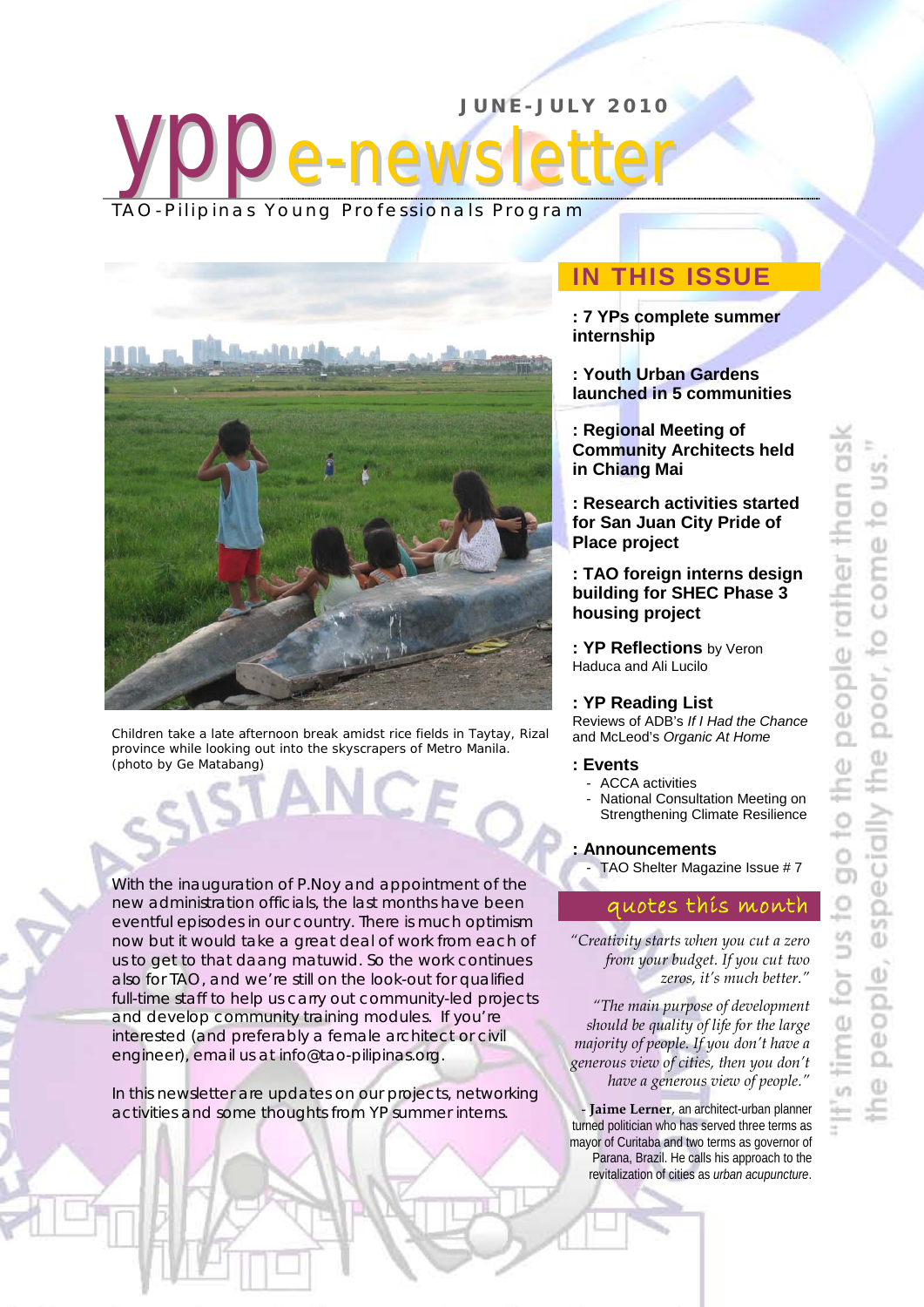#### **0 6 - 0 7 .2010 News Features**



# **7 YPs complete summer internship**

SEVEN TRAINEES FINISHED THEIR SUMMER internship at TAO-Pilipinas with a culminating activity held at the Blacksoup Cafe + Artspace in Maginhawa Street, Sikatuna Village on June 8, 2010. Verna Lucia P. Sarraga, Jan Michael V. Lumbang, Deanna Veronica R. Haduca, John Anthony C. Sayson, Rowel N. Lucilo, Jose Larino S. Bengson Jr., and Razel R. Robines each presented their internship outputs to their project mentors and stakeholders. The TAO staff was joined by invited guests representing TAO's project partners (SHEC, MASAGANA, COPE, and DAMPA, and COPE) that helped with the interns' community integration.

Sarraga presented her housing design schemes for MASAGANA; Lumbang outlined the results of his research on MRB (medium-rise building) as public housing; Haduca presented her research on settlements along Manggahan Floodway; Sayson discussed engineering principles for disaster-resilient building designs; Lucilo, Bengson and Robines presented their schematic designs of 15 structures for the SHEC Eco-Farm project.

The event also served as the interns' graduation ceremony. TAO-Pilipinas awarded their certificates of completion and afterwards hosted a farewell dinner for the interns. One of the interns, architecture graduate Verna Sarraga, has been absorbed as TAO program staff and is now working on HSE projects. *(Ge Matabang)*

#### ∼o∼o∼o∼o∼

# **Youth Urban Gardens launched in 5 communities**

TAO-PILIPINAS OFFICIALLY LAUNCHED ITS URBAN GARDENING ACTIVITY IN FIVE (5) METRO MANILA COMMUNITIES LAST May as a continuation of its Community-Based Solid Waste Management workshop given on December 2009. Youths from these 5 communities were given classroom training on Sustainable Agriculture and Urban Gardening on April 2010 as a preparation for this launch *(see article on April-May 2010 e-newsletter).*

Each youth group from the communities of Bagong Silangan, Parola, Pasay, Tanza-Masagana Area and Tangos followed a rotating schedule to visit the other communities to offer support and to assist in the vegetable planting efforts. This also served as an opportunity for the youths to glimpse the living conditions "on the other side of the fence". Only youths who have participated in the 2 previous workshops organized by TAO were included in this activity so that they can integrate all that they have learned and to have continuity in their learning curve. Before each visit, each group had to identify a good location for their urban garden, materials they will need, the support they would like from their respective barangay or from TAO, and their counterpart contribution. Material requirements, once approved by TAO, will be provided to them courtesy of a grant from Starbucks Social Entrepreneurs Fund through Give2Asia Foundation.



Each community was given 1 compost tumbler, 3 sacks of soil and 5 trowels. Seeds and some soil were previously distributed during their earlier workshop. Communities with more challenging planting spaces were provided with bamboo, ropes and nets. As their counterpart, each community sourced their own pots or seed-

> TAO-YPP E-newsletter June-July 2010 / **2 Please turn to page 6.**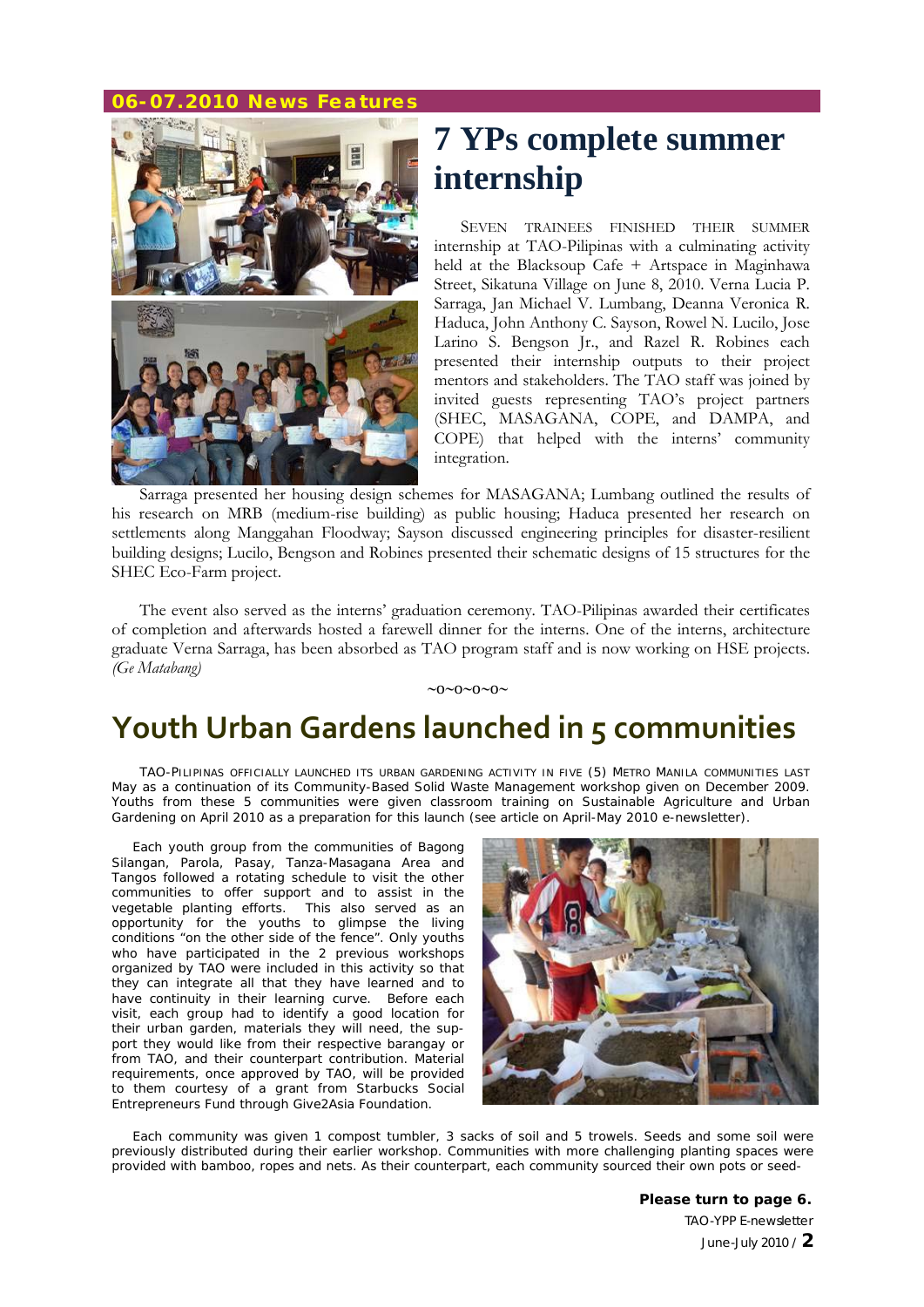# **Regional Meeting of Community Architects held in Chiang Mai, Thailand**

HOSTED BY ASIAN COALITION FOR HOUSING RIGHTS (ACHR) AND COMMUNITY ACT NETWORK (CAN), some 120 community architects and technical professionals from 23 countries all over the world gathered in historic Chang Mai on 11-17 June 2010, to share experiences and plan out regional and national actions to strengthen the network and enhance local initiatives.

Ten participants from the Philippines joined the meeting composed of community technical professionals from HPFPI-PACSII (Davao, Iloilo, Bicol), JF Ledesma Foundation, Panirahanan, and TAO-Pilipinas; and 2 community leaders.

With the theme, *"Be the change you want to see in Chumchon (community),"* the



meeting covered presentations and sharing on *Opening ceremonies at the umbrella hall in Chang Mai University* 

five thematic issues: city planning and urban regeneration, small scale upgrading and people's initiatives, comprehensive upgrading, recovery from disaster, and heritage for people. A keynote was delivered by Kirtee Shah defining "what community architects do and do not do" and "who are community architects". Study visits were organized to heritage sites/restoration projects, Baan Mankong projects and historical temples in a bus ride from Bangkok to Chang Mai.

The activity ended with the presentation of plans from each region (Asia Pacific Continental – Thailand, Vietnam, Cambodia; Asia Pacific Oceanic – Philippines, Indonesia+ Colombia (guest), Malaysia; East Asia - Mongolia, Korea, Japan, China; Africa - South Africa, Namibia, Zimbabwe; Australia and New Zealand; and Tibet Heritage Fund - Germany, Portugal, China, Japan) with the promise to maintain links and continue with the efforts to work with communities. The grand finale was capped by cultural presentations from each country. Trips to the nearby night bazaar became part of the nightly routine of participants during and after the Meeting. *(Arlene Lusterio)*



*The research team from TAO-Pilipinas and UP College of Architecture*

#### ∼o∼o∼o∼o∼

# **Research activities started for San Juan City** *Pride of Place* **project**

LAST APRIL, THE RESEARCH AND PUBLICATIONS PROGRAM OF TAO-Pilipinas began its research on the "search for the spirit of place" of San Juan City. This research is funded by the National Commission for Culture and the Arts and is done in partnership with the Heritage, Theory, and Criticism (HTC) Laboratory of the University of the Philippines College of Architecture (UPCA). The project began with the formation

of the research team and an initial ocular inspection of the different barangays of San Juan City.

The research aims to study San Juan City's cultural landscape, architecture, and people. Specifically, the project intends to 1) get the people's perception of the place; 2) identify and document relevant landscapes and structures/architecture with cultural significance; and 3) raise awareness of the people by disseminating information and advocating the preservation of these cultural sites. San Juan has a very rich history dating back from the Spanish period. The city is experiencing rapid urbanization but there are parts of San Juan where post-war structures still stand. Through this research project, it is hoped that residents will become more aware of their cultural treasures and the urbanization taking place may be anchored culturally.

In May, the group composed of TAO-Pilipinas and a team from HTC-UPCA formulated the criteria that the researchers would be using as they go about their site visits and field interviews. The criteria

#### **Please turn to page 4.**

TAO-YPP E-newsletter June-July 2010 / **3**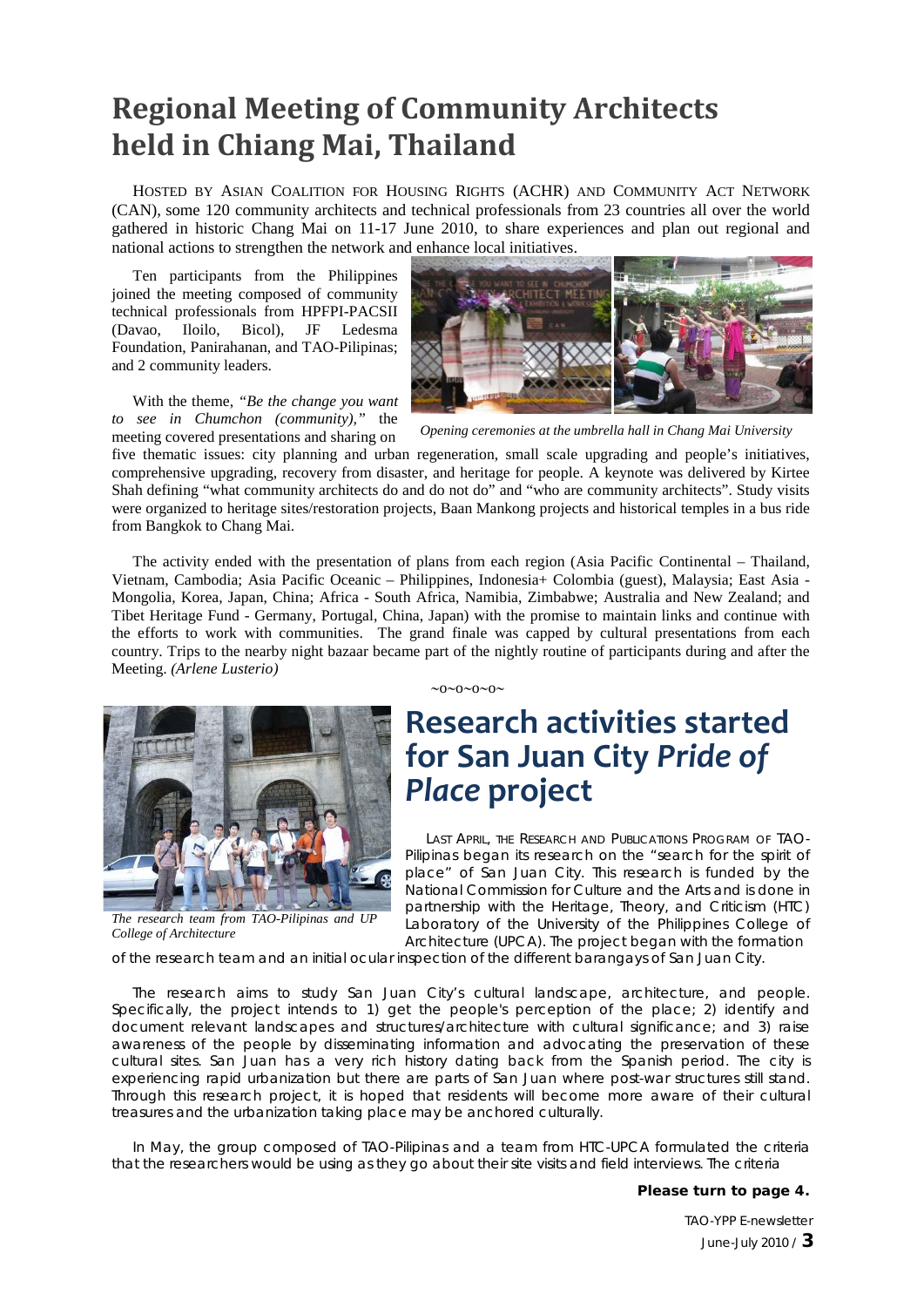# **TAO Interns from Belgium design building for SHEC Phase 3 housing project**

TAO VOLUNTEERS TRACEY LOONTJENS AND BRECHT-Paul Van Acker helped design a 4-storey residential building for a poor community in Malibay, Pasay City. This community is currently situated near the Manila International Airport and is being assisted by SHEC (St. Hannibal Empowerment Center) to be relocated to a 2000-sqm lot also located in Pasay City. This project is the third phase of a 16-phase program by SHEC, which intends to accommodate about 130 families.

Tracey and Paul are both architects from Belgium who came to the Philippines and started their internship at TAO-Pilipinas in November 2009. They wanted to learn more about the characteristics of Philippine cities and villages; examine the cultural, political, economic, and social context of its urban forms; and compare this with other cities or regions. Coming from a European country with a completely different way of living, carrying out the project using the participatory design process has not always been easy. They had to translate all the ideas of the community into a cohesive design, but at the same time consider other aspects such as the climate, natural disasters, limited project cost, and the expected density, among others; to make the residential building more viable, efficient and livable.

After six months of designing and consultation, the process resulted in a design proposal for a mediumrise building with 132 units, each with a small, private terrace, a semi-public garden and a wide, multifunctional outdoor area, a roof garden meant for urban agriculture, a community center, and a commercial road and parking area on the front side of the building. During their last few months at TAO, they made a 3D scaled model of the design which gave a good visualization of the project. They have also started documenting the evolution of design process that they did with the community, which is planned to become a book and will be used to raise funds for the construction of the residential building. Tracey and Paul ended their internship in May 2010 and plan to return to the Philippines very soon. *(Rosalyn Veneracion)*



 *Tracey and Paul presenting their design proposal to SHEC and working on the scaled model of the building*

## Research activities**… (from page 3)**

were based on the characteristics observed during the initial ocular inspection conducted by the group. Barangays Tibagan, Batis, and Balong-bato were chosen as study areas for the research. Initial field interviews of San Juan residents who mainly belong to middle class families revealed an evident sense of pride for their city. The research teams have gone around their assigned areas and interviewed the residents on what they think about San Juan and their barangays. (Surprisingly for the researchers, the residents know quite a lot about their barangay, including how the barangay got its name.)



*San Juan residents enjoying the town fiesta on June 24*

The researchers are completing their data gathering for Barangays Tibagan and Batis and will be coming up with a draft map based on the data they have collected. The group recently joined the festivities during the city's annual Feast of St. John the Baptist on June 24 to better understand the traditions and customs of San Juan. *(Angel Sales)*

∼o∼o∼o∼o∼





*Top: 3D rendering of building's exterior perspective Bottom: completed scaled model of building*

TAO-YPP E-newsletter June-July 2010 / **4**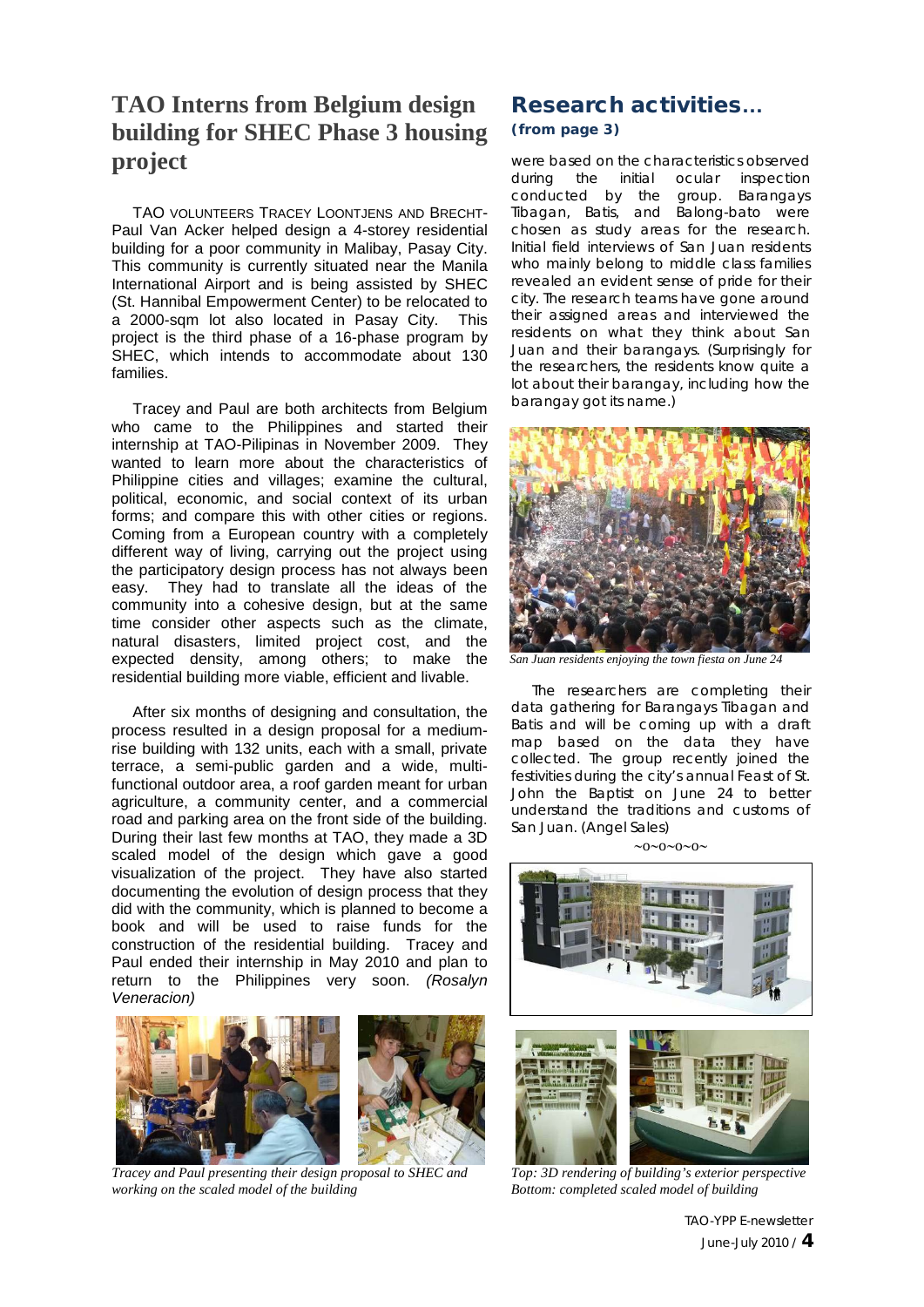#### **YP Reflections**



*Deanna Veronica Haduca is a senior student of BS Environmental Planning and Management (Major in Urban Planning and Green Architecture) at Miriam College. Veron took up the summer internship at TAO-Pilipinas as part of her on-the-job training requirements. Her main task was to undertake a research study on the development of settlements along the Manggahan Floodway.* 

My internship at TAO-Pilipinas has changed my perception about the real world and about my course (environmental planning). Through their technical projects with urban poor communities, it made me learn and realize the potentials of being an environmental urban planner and at the same time understand the living conditions of different urban poor communities.

Throughout my internship at TAO-Pilipinas, I experienced having site visits with three different urban poor partner communities. I have been to Bgy. Tanza and Bgy. Tangos in Navotas, and in SHEC-Pasay. I have seen how the houses in Bgy. Tangos, Navotas were built on stilts surrounded by pool of trash underneath. As TAO-Pilipinas extend their technical assistance to these communities, they have launched the Youth Urban Gardens Project, which hopes to provide livelihood to these communities while making it a "green" community. I was impressed with the community-based solid waste management program implemented and maintained in SHEC-Pasay.

Aside from site visits, I was also given a research project about settlements along the Manggahan Floodway Project. I was really overwhelmed upon seeing the research outline that I was to follow which made me initially think of giving up. It was a different research paper for me since it was extensive and I was to do it by myself. Also, I will be doing it for work, not only because it is academically required.

Every task has its challenges and difficulties, and I experienced them as I went through my research --- communicating with government agencies and the urban community leaders especially when it's my first time to visit the government agency or community; meeting new



*Veron with fellow interns and youth group members in Tanza, Navotas*



*Veron at the SHEC-Pasay socialized housing project*

people and personally talking to them. Another challenge I experienced was managing my time and work schedule. I was working under pressure of balancing my field research and site visits with documenting and writing my research paper.

These challenges I faced and eventually overcame, apart from the lessons and realizations I gained and learned after doing my tasks. I learned to work independently and communicate with other people. Learning how to commute is my personal achievement. I also realized and discovered my own potentials as a student taking up an urban planning course. More importantly, I gained an understanding of other peoples' lives and saw reality in a different perspective. I found it was way too different compared to what was taught to us in school.

After my internship experience, I will be looking back on the days I spent doing the tasks assigned to me. I still feel overwhelmed with the thought that I did finish my research paper alone and on time. I feel proud of myself. It would not have been possible without the help and guidance of TAO-Pilipinas whom I thank for trusting me and for giving me this wonderful experience. *(Veron Haduca)* ∼o∼o∼o∼o∼



*Rowel Lucilo is a BS Architecture graduate from Pamantasan ng Lungsod ng Maynila and participated in the YP Workshop on Water and Sanitation last October 2009. Ali was part of the YP team that assisted a community in Bicol Area, Tanza, Navotas to apply for a legal water connection. For his summer internship, Ali worked on the schematic architectural designs for an Ecology and Demonstration Farm.*

My internship in TAO-Pilipinas is one life experience that I will never forget. They taught me a lot of things that cannot be learned in a conventional architectural firm and foremost is to be passionate about helping other people even without getting something in return. As an aspiring architect, the experience taught me to be independent and resourceful. The architects in TAO-Pilipinas helped me in completing my tasks and I often seek their advice on the problems I encounter in the projects. They are all hardworking women, sometimes doing things not necessarily in line

with the architecture profession. Multi-tasking is something I also learned in TAO, where you have to be versatile and flexible.

I realized that knowledge is not always in paper and sometimes we have to set aside this paper and explore the world around us. And a lot of the things we experience by exploring our surroundings can be amazing. My stay in TAO helped me to grow more as a person and as an aspiring architect. Given the chance and the means, I would like to help them in their advocacies.

Thank you TAO-Pilipinas for the privilege of helping poor communities in their endeavours for a better life. And for letting me explore design innovation and for letting me express my opinion in every project assigned to me. (Ali Lucilo)

∼o∼o∼o∼o∼



*Ali with fellow interns during a visit to the Eco-Farm project site in Norzagaray*

TAO-YPP E-newsletter June-July 2010 / **5**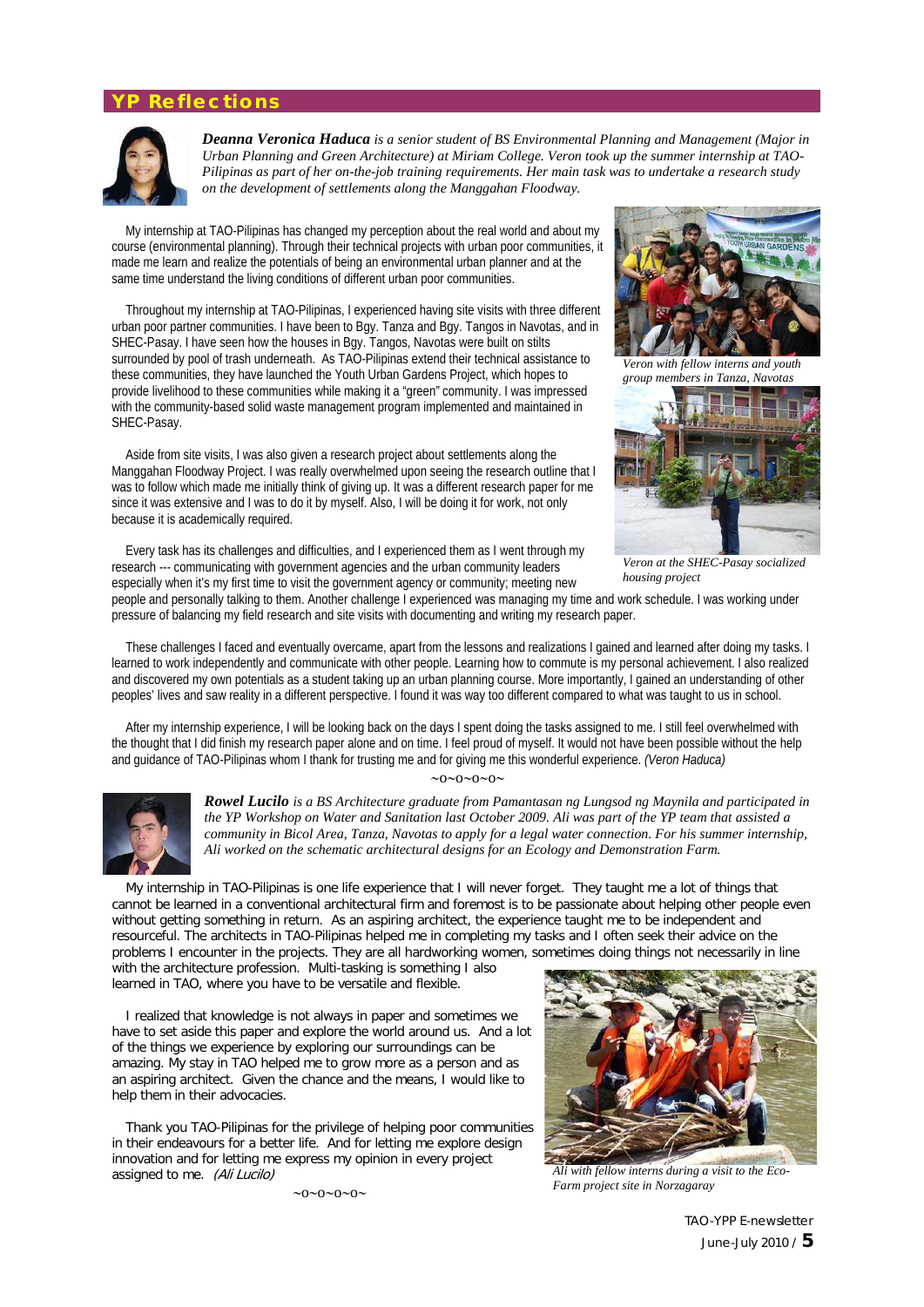#### **YP Reading List**

Every issue, the YP e-newsletter features a selection of TAO Resource Center & Library materials as reviewed by TAO staff and volunteers. The TAO Resource Center & Library is now open for students and researchers' use. Library use is by appointment and guidelines may be viewed at **<http://www.tao-pilipinas.org/resources/library>**. You may call Angel Sales at 441-0998 / 436-7301 or email **[lib@tao-pilipinas.org](mailto:lib@tao-pilipinas.org)** to schedule your visit.



#### Title: **If I Had the Chance… Artwork from the Streets of Asia and the Pacific** Author: **Asian Development Bank** Publisher: **ADB (2003)**

A collection of about 200 artworks by street children (from Dhaka, Jakarta, Kathmandu, Manila, Phnom Penh, Port Moresby, and Ulaanbaatar), this book is based on the Second ADB Street Children's Art Competition held in 2002. The volume depicts the participating children's dreams for a better world and the unique view of poor children who have lived on city streets. Interviews with some of the featured child artists supplement the artworks.

Their artworks are expressive of the hardships they have faced, as can be seen in images of people drowning in floods, houses razed by fire, drug abuse, etc. But at the same time they reveal aspirations for improved life and the readiness to help others if they had the chance to become teachers, nurses, firemen, and social workers. As ADB President Tadao Chino points out in the book's introduction*, "One striking message, common to every country, was the children's own commitment to helping the poor…Nobody, it seems, has greater motivation to help the poor than a poor child."*

Given a voice through art, their works and words actually reveal the many societal problems we have exposed these children to, and the same offers hope and inspiration for us to create better cities where they may achieve their dreams. *(Ge Matabang)*

∼o∼o∼o∼o∼



Title: **Organic At Home** Author: **Judyth McLeod** Publisher: **Murdoch Books (2005)**

In the midst of growing consciousness on sustainable living, this book presents an arsenal of ways to live organically. It highlights the use of natural and toxin-free substances and making everyday choices and actions that tread lightly on our environment. It is organized into three chapters (bodyworks, homeworks, and earthworks) delving into the different levels of changing one's lifestyle into a more "organic" way of life.

The sections on home maintenance and organic gardening are practical and useful. The

chapter on organic body care treatments on the other hand, is quite intimidating because it involves sterilized containers and requires preparing ingredients (such as essential oils, vegetable glycerine) which are not readily available in stores. The book's simple instructions do not overcome this inconvenience unless one is ready to transform a part of their house into some sort of a chemist's laboratory. The book does start with a warning that "the first step along the natural path is often the hardest to take" for readers who plan to take organic living seriously.

Overall, the book is well-presented, peppered with nice photos and reads like a coffee table book. A valuable addition to a home library, the book provides very good tips on alternative home-made cleaning options and organic gardening at home. *(Ge Matabang)*

∼o∼o∼o∼o∼

## Youth Urban Gardens**… (from page 2)**

ling trays made from recycled plastic bottles, plastic cups or wooden trays lined with used tarpaulins. Some were able to source their own soil from nearby locations. While some communities had small plots of land where they can plant directly on the ground, majority had to rely solely on potted plants for lack of space and land.

The YP summer interns were invited to help with the launch that doubled as their exposure trip to informal settlements. Each participant helped in transferring soil to the seedling containers, planting individual seeds and watering them. This promoted camaraderie among the youths which was forged during their first and subsequent workshops.

In the coming weeks, ocular evaluation will be done on the urban gardens to check its effectiveness and see what can be done to improve the project. *(Carol Gaw)*

∼o∼o∼o∼o∼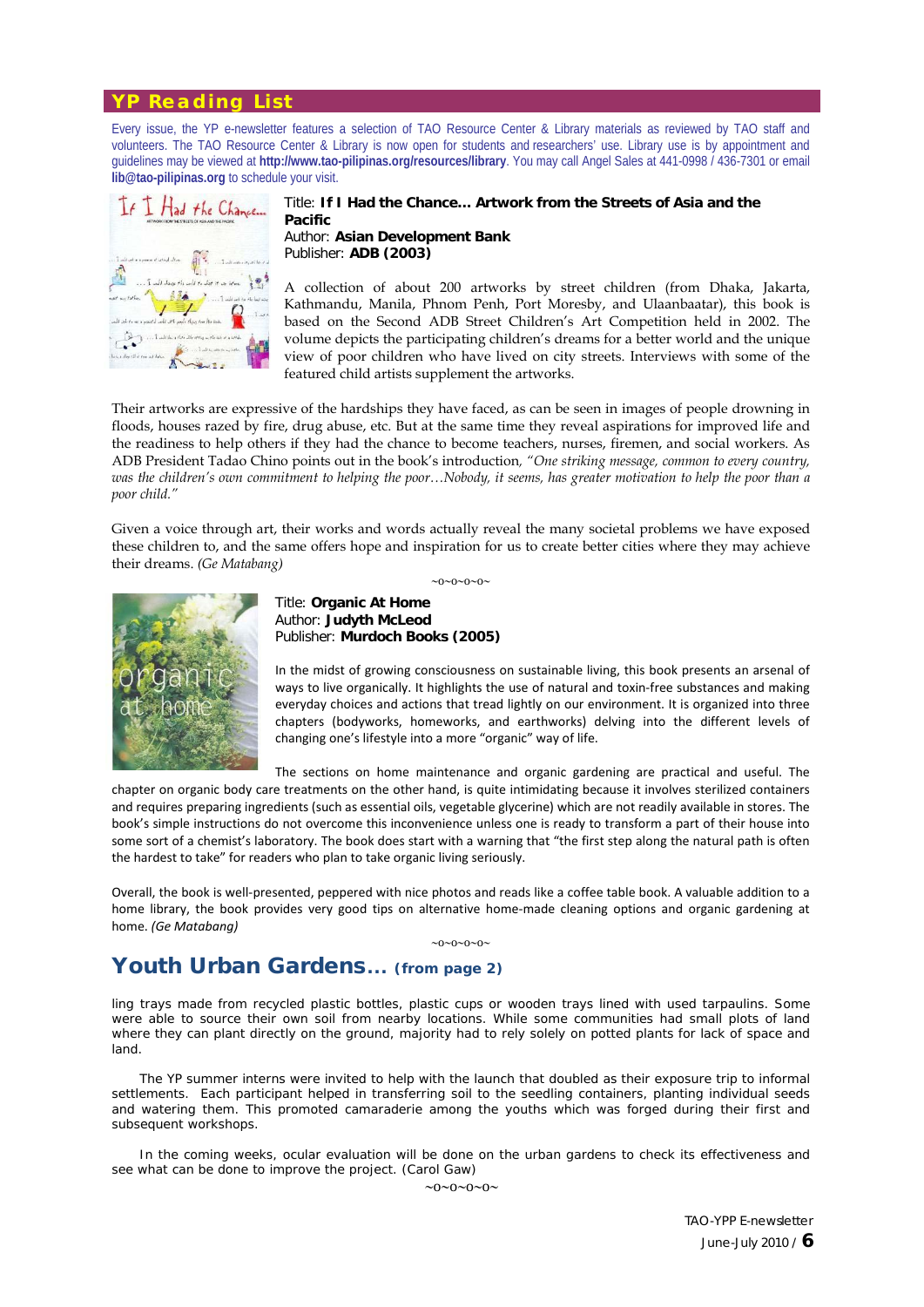### **Events**

## **Asian Coalition for Community Action (ACCA) events**



#### *June 3-6, 2010 – ACCA Navotas City Assessment and Planning*

The ACCA Navotas City Network conducted its annual assessment and planning in Banawe, Ifugao participated by the Project Management Committee (PMC) leaders from Tanza and Tangos, namely: Lydia Nilo (Bicol Area), Menelo Abueva and Marginela Brucelo (Masagana Area); and Ruben Peñamante, Cecil Virtuz and Romy Sario (Tangos). Josephine Castillo of DAMPA and TAO representatives Arlene Lusterio & Faith Varona joined the PMC leaders to facilitate the activity. The group assessed their organizational performance in relation to ACCA targets and

also reviewed their organizational structures, vision-mission-goals (VMG) and plan of activities for the coming year. A common VMG was also formulated for the ACCA Navotas Network which will be presented in the upcoming ACCA Navotas Network General Assembly this July. A reflection session focusing on their insights and experiences clarified issues between PMC members and further strengthened their bond and commitment to the ACCA project.





#### *June 12-13, 2010 – ACCA Navotas Leadership Training Seminar*

The long-awaited ACCA Navotas Leadership Training Seminar was finally conducted in Sitio Wawa, Barangay Tangos, Navotas as a capability building activity for the Navotas community leaders. It was attended by approximately 25 participants from Tangos and Tanza. Resource persons included DAMPA president Patricia Herrera and community organizer Josephine Castillo with TAO representatives Faith Varona and Verna Sarraga as facilitators and documenters of the activity.

#### *June 16, 2010 – ACCA National Meeting*

The bi-annual ACCA National Meeting was held last June at the Urban Poor Associate's office in Barangay Central, Quezon City. The event was attended by ACCA network representatives from Navotas, Muntinlupa, Quezon City, Manila, Bicol, Mandaue and 3 cities in Mindanao. Non-government organizations such as the Homeless People's Federation, Foundation for the Development of Urban Poor (FDUP), Urban Poor Associates (UPA), Damayan ng Maralitang Pilipinong Api (DAMPA) and TAO-Pilipinas also attended the meeting. Each city presented an update of its ACCA initiatives including some

lessons learned and difficulties encountered. The group agreed that to get a better insight of each city's ACCA initiatives, future national meetings will focus on in-depth analysis and discussion of the host city's data/information and learning experiences. The next meeting will be hosted by Quezon City. This is also to prepare for the upcoming plan of ACHR to conduct a PO-to-PO ACCA initiatives exchange in three Asian cities where the Philippines will also be represented. *(Rosalyn Veneracion)*



#### ∼o∼o∼o∼o∼

## **Philippine National Consultation Meeting on Strengthening Climate Resilience**

TAO-Pilipinas participated in the first National Consultation on Strengthening Climate Resilience (SCR) in the Philippines, held on May 18-19, 2010 at the SEAMEO Innotech Conference Center in Quezon City. The workshop was attended by more than 40 participants representing the government, non-government organizations (local &

international), scientific institutions as well as civil society organizations that are involved in Disaster Risk Reduction (DRR) and Climate Change Adaptation (CCA) activities in the country. It was jointly organized by Plan International and Christian Aid, which are both members of a consortium led by the Institute of Development Studies (IDS) that implements the SCR programme globally.

SCR is a new DfID-funded Multi-Regional programme that aims to enhance ability of governments and civil-society organizations in developing countries to build the resilience of communities to disasters and climate change. Photos and speakers' presentations during said consultation can be downloaded fro[m http://www.scr-plan.co.cc/scrphotos/scr-national](http://www.scr-plan.co.cc/scrphotos/scr-national-consultation-philippines/)[consultation-philippines/.](http://www.scr-plan.co.cc/scrphotos/scr-national-consultation-philippines/) *(Rosalyn Veneracion)*

∼o∼o∼o∼o∼